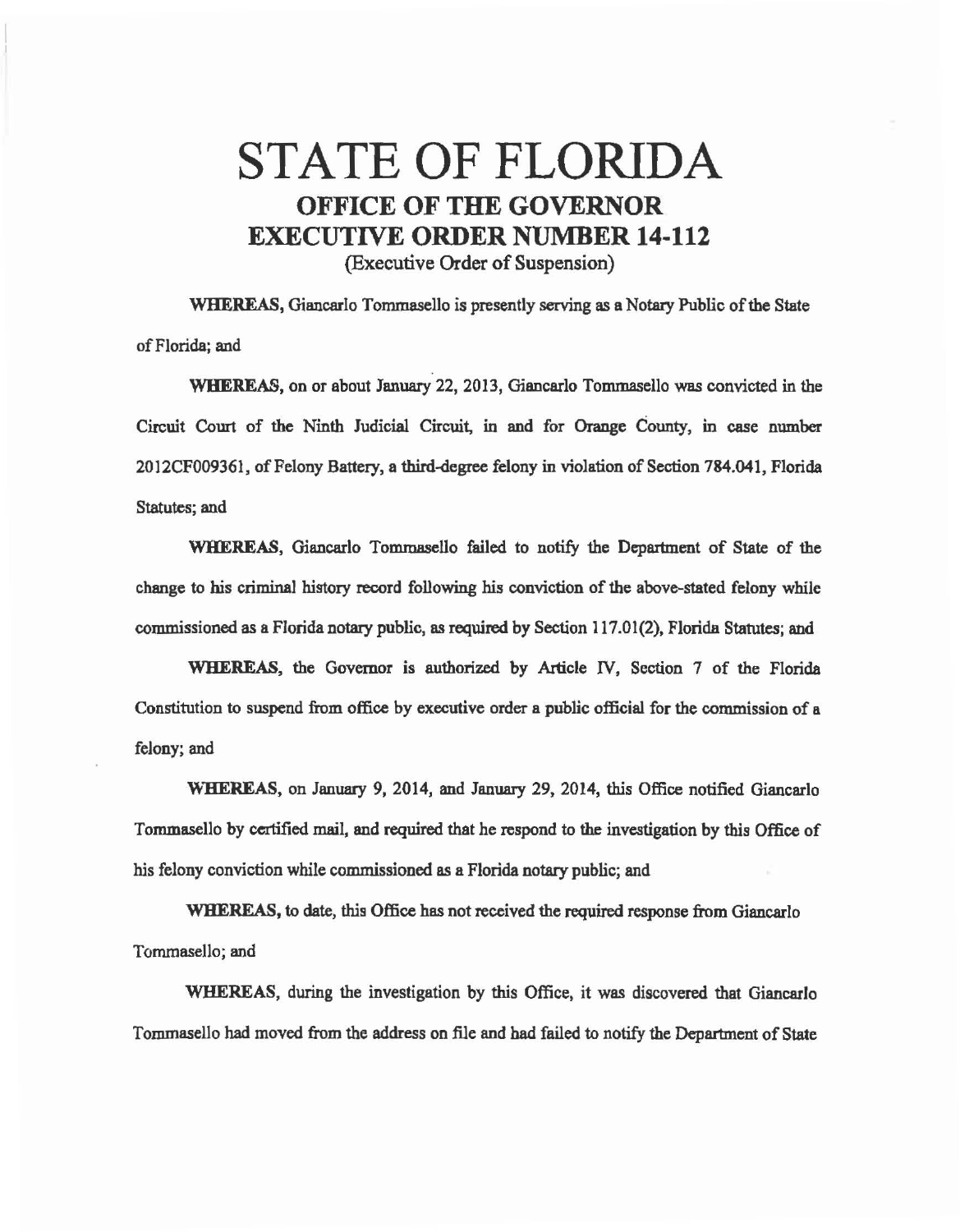of the change in his address within 60 days, as required by Section 117.01(2), Florida Statutes; and

WHEREAS, it is in the best interests of the citizens of the State of Florida that Giancarlo Tommasello be immediately suspended from the public office, which he now holds, upon the grounds set forth in this Executive Order;

NOW, THEREFORE, I, RICK SCOTT, Governor of Florida. pursuant to Article IV, Section 7 of the Florida Constitution and Section 117.01(4), Florida Statutes, fmd and state *as*  follows:

- A. Giancarlo Tommasello a duly appointed Notary Public of the State of Florida, pursuant to Section 117.01, Florida Statutes.
- B. Giancarlo Tommasello is commissioned as a Florida notary public from February 2, 2012, through February 1, 2016.
- C. Giancarlo Tommasello was convicted of a felony in Orange County in 2013, while commissioned *as* a Florida notary public.
- D. Giancarlo Tommasello failed to notify the Department of State of the change to his criminal history record following his conviction in Orange County in 2013, as required by Section 117.01(2), Florida Statutes.
- E. Giancarlo Tommasello refused to cooperate or respond to an investigation of notary misconduct by the Executive Office of the Governor, as required by Section l l 7.01(4)(c), Florida Statutes.

BEING FULLY ADVISED in the premise, and in accordance with the Florida Constitution and the laws of the State of Florida, this Executive Order is issued: